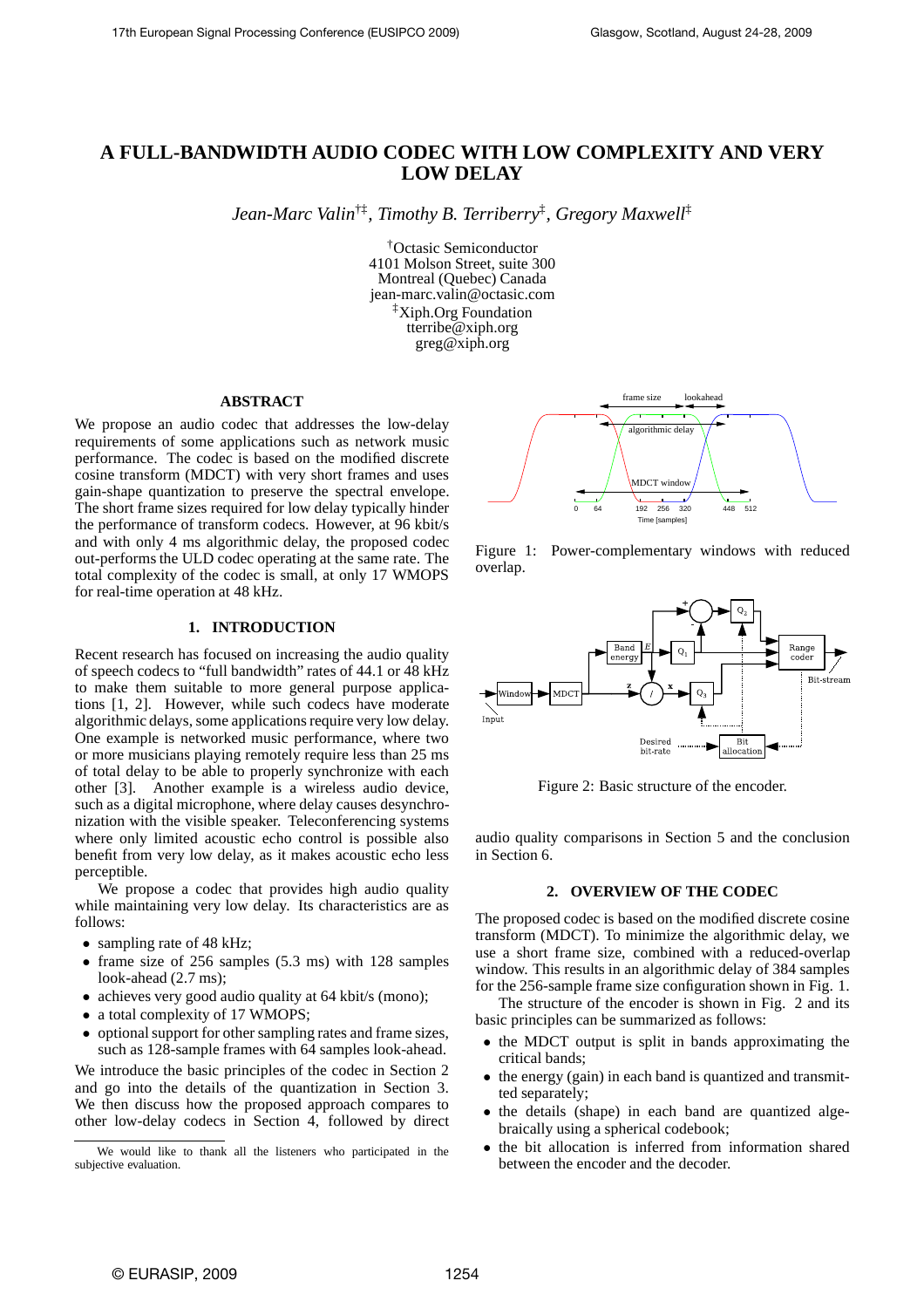The most important aspect of these is the explicit coding of a per-band energy constraint combined with an independent shape quantizer which never violates that constraint. This prevents artifacts caused by energy collapse or overshoot and preserves the spectral envelope's evolution in time. The bands are defined to match the ear's critical bands as closely as possible, with the restriction that bands must be at least 3 MDCT bins wide. This lower limit results in 19 bands for the codec when 256-sample frames are used.

# **3. QUANTIZATION**

We use a type of arithmetic coder called a range coder [4] for all symbols. We use it not only for entropy coding, but also to approximate the infinite precision arithmetic required to optimally encode integers whose range is not a power of two.

# **3.1 Energy quantization**  $(Q_1, Q_2)$

The energy of the final decoded signal is algebraically constrained to match the explicitly coded energy exactly. Therefore it is important to quantize the energy with sufficient resolution because later stages cannot compensate for quantization error in the energy. It is perceptually important to preserve the band energy, regardless of the resolution used for encoding the band shape.

We use a coarse-fine strategy for encoding the energy in the log domain (dB). The coarse quantization of the energy  $(Q_1)$  uses a fixed resolution of 6 dB. This is also the only place we use prediction and entropy coding. The prediction is applied both in time (using the previous frame) and in frequency (using the previous band). The 2-D *z*-transform of the prediction filter is

$$
A(z_{\ell}, z_b) = \left(1 - \alpha z_{\ell}^{-1}\right) \cdot \frac{1 - z_b^{-1}}{1 - \beta z_b^{-1}}, \tag{1}
$$

where  $b$  is the band index and  $\ell$  is the frame index. Unlike methods which require predictor reset [5], the proposed system with  $\alpha < 1$  is guaranteed to re-synchronize after a transmission error. We have obtained good results with  $\alpha = 0.8$  and  $\beta = 0.7$ . To prevent error accumulation, the prediction is applied on the quantized log-energy. The prediction step reduces the entropy of the coarsely-quantized energy from 61 to 30 bits. Of this 31-bit reduction, 12 are due to inter-frame prediction. We approximate the ideal probability distribution of the prediction error using a Laplace distribution, which results in an average of 33 bits per frame to encode the energy of all 19 bands at a 6 dB resolution. Because of the short frames, this represents up to a 16% bitrate savings on the configurations tested in Section 5.

The fine energy quantizer  $(Q_2)$  is applied to the  $Q_1$ quantization error and has a variable resolution that depends on the bit allocation. We do not use entropy coding for  $Q_2$  since the quantization error of  $Q_1$  is mostly white and uniformly distributed.

#### **3.2 Shape quantization**  $(Q_3)$

We normalize each band by the unquantized energy, so its shape always has unit norm. We thus need to quantize a vector on the surface of an *N*-dimensional hyper-sphere.

#### *3.2.1 Pyramid vector quantization of the shape*

Because there is no known algebraic formulation for the optimal tessellation of a hyper-sphere of arbitrary dimension *N*, we use a codebook constructed as the sum of *K* signed unit pulses normalized to the surface of the hyper-sphere. A codevector  $\tilde{\mathbf{x}}$  can be expressed as:

$$
\mathbf{y} = \sum_{k=1}^{K} s^{(k)} \mathbf{\varepsilon}_{n^{(k)}}, \qquad (2)
$$

$$
\tilde{\mathbf{x}} = \frac{\mathbf{y}}{\sqrt{\mathbf{y}^T \mathbf{y}}},\tag{3}
$$

where  $n^{(k)}$  and  $s^{(k)}$  are the position and sign of the  $k^{th}$  pulse, respectively, and  $\varepsilon_{n(k)}$  is the  $n^{(k)}$ th elementary basis vector. The signs  $s_k$  are constrained such that  $n^{(j)} = n^{(k)}$  implies  $s^{(j)} = s^{(k)}$ , and hence y satisfies  $||y||_{L1} = K$ . This codebook has the same structure as the pyramid vector quantizer [6] and is similar to that used in many ACELP-based [7] speech codecs.

The search for the best positions and signs is based on minimizing the cost function  $J = -\mathbf{x}\tilde{\mathbf{x}} = -\mathbf{x}\mathbf{y}/\sqrt{\mathbf{y}^T\mathbf{y}}$  using a greedy search, one pulse at a time. For iteration *k*, the cost  $J_n^{(k)}$  of placing a pulse at position *n* can be computed as:

$$
s^{(k)} = \text{sign}\left(x_{n^{(k)}}\right) \tag{4}
$$

$$
R_{xy}^{(k)} = R_{xy}^{(k-1)} + s^{(k)} x_{n^{(k)}}, \qquad (5)
$$

$$
R_{yy}^{(k)} = R_{yy}^{(k-1)} + 2s^{(k)}y_{n^{(k)}}^{(k-1)} + \left(s^{(k)}\right)^2, \tag{6}
$$

$$
J_n^{(k)} = -\left(R_{xy}^{(k)}\right)^2/R_{yy}^{(k)}.
$$
 (7)

To compare two costs, the divisions in (7) are transformed into two multiplications. The algorithm can be sped up by starting from a projection of x onto the pyramid, as suggested in [6]. We start from

$$
y_n = \left[ K \frac{x_n}{\|\mathbf{x}\|_{L1}} \right],\tag{8}
$$

where  $|\cdot|$  denotes rounding towards zero. From there, we add any remaining pulses one at a time using the search procedure described by (4)-(7). The worst-case complexity is thus  $O(N \cdot \min(N,K))$ .

#### *3.2.2 Encoding of the pulses' signs and positions*

For *K* pulses in *N* samples, the number of codebook entries is

$$
V(N,K) = V(N-1,K) + V(N, K-1) + V(N-1, K-1), (9)
$$

with  $V(N,0) = 1$  and  $V(0,K) = 0$ ,  $K > 0$ . We use an enumeration algorithm to convert between codebook entries and integers between 0 and  $V(N,K) - 1$  [6]. The index is encoded with the range coder using equiprobable symbols. The factorial pulse coding (FPC) method [8] uses the same codebook with a different enumeration. However, it requires multiplications and divisions, whereas ours can be implemented using only addition. To keep computational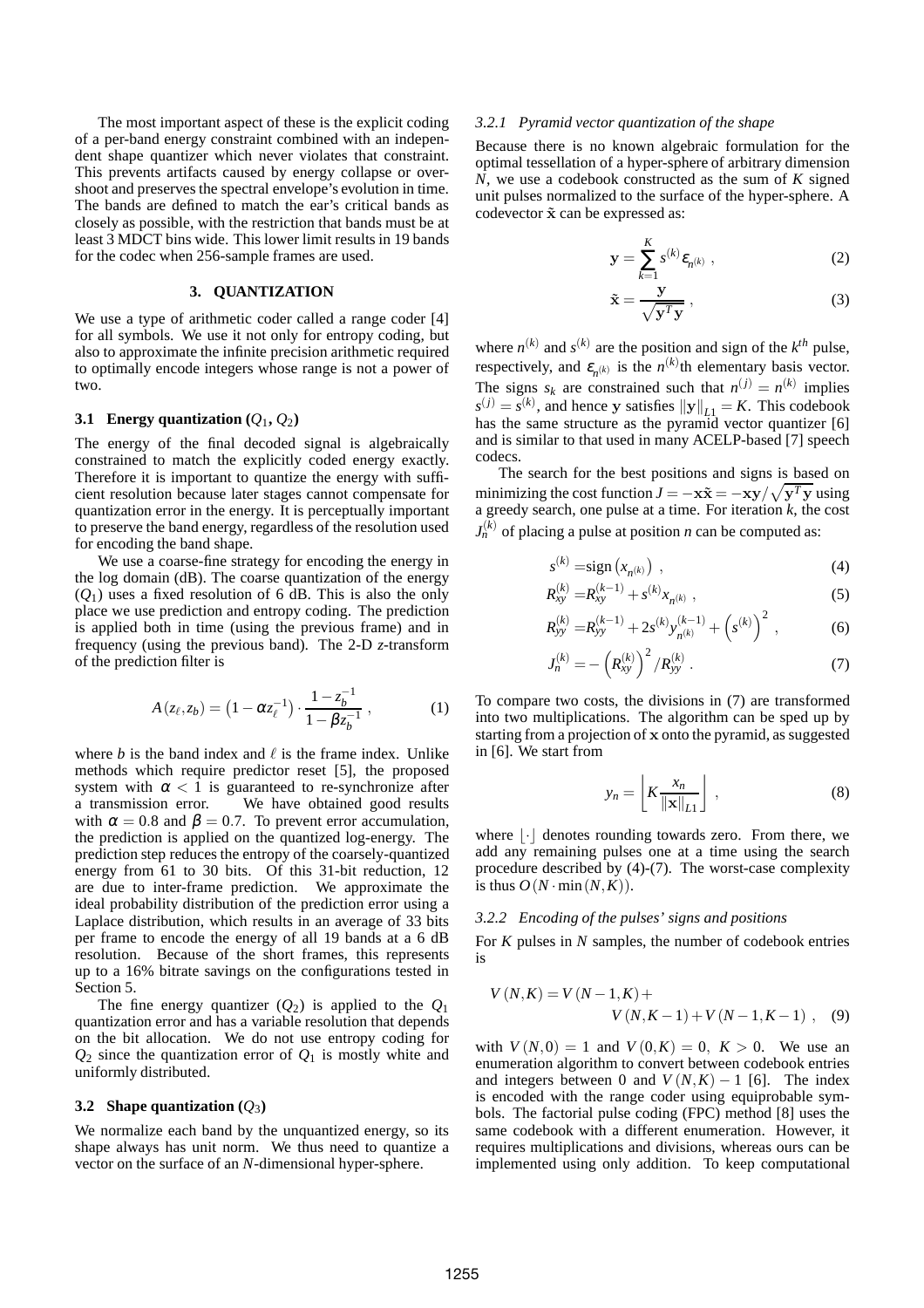complexity low, the band is recursively partitioned in half when the size of the codebook exceeds 32 bits. The number of pulses in the first half is explicitly encoded, and then each half of the vector is coded independently.

#### *3.2.3 Avoiding sparseness*

When a band is allocated few bits, the codebook described in section 3.2.1 produces a sparse spectrum, containing only a few non-zero values. This tends to produce "birdie" artifacts, common to many transform codecs. To mitigate the problem, we add some small values to the spectrum. We could use a noise generator, but choose to use a scaled copy of the lower frequency MDCT bins. Doing so mostly preserves the temporal aspect of the signal [9]. The gain applied is computed as:

$$
g = \frac{N}{N + \delta K} \,,\tag{10}
$$

where  $\delta = 6$  was experimentally found to be a good compromise between excessive noise and a sparse spectrum. The gain in (10) increases as fewer pulses are used. For cases where no pulse is allocated, we have  $g = 1$ , which preserves the energy in the band without using any additional bits. In all cases, the total energy is normalized to be equal to the energy value encoded. This constraint slightly changes the objective function used to place pulses, but for simplicity we only take this into consideration when placing the last pulse.

## *3.2.4 Avoiding pre-echo*

Pre-echo is a common artifact in transform codecs, introduced because quantization error is spread over an entire window, including samples before a transient event. It is seldom a problem in the proposed codec because of the short frames, but occurs in some extreme cases. To avoid preecho, we detect transients and use two smaller MDCTs for those frames. The output of the two MDCTs is interleaved, and the rest of the codec is not affected, operating as if only one MDCT was used. No additional lookahead is needed to determine which window to use because the long windows have the same window overlap shape and length as the short windows.

### **3.3 Bit allocation**

The shorter the frame size used in a codec, the higher the overhead of transmitting metadata. In low-delay codecs, the overhead of explicitly transmitting the bit allocation can become very large. For this reason, we choose not to transmit the bit allocation explicitly, but rather derive it using information available to both the encoder and the decoder.

We assume that both the encoder and the decoder know how many 8-bit bytes are used to encode a frame. This number is either agreed on when establishing the communication or obtained during the communication, e.g. the decoder knows the size of any UDP datagram it receives. After determining the number of bits used by the coarse quantization of the energy  $(Q_1)$ , both the encoder and decoder make an initial bit allocation for the fine energy  $(O_2)$  and shape  $(O_3)$  using only static (ROM) data. Because we cannot always choose a pulse count *K* that yields exactly the number of bits desired for a band, we use the closest possible value and propagate the difference to the remaining bands.

For a given band, the bit allocation is nearly constant across frames that use the same number of bits for *Q*1,

Table 1: Average bit allocation at 64.5 kbit/s (344 bits per frame). The mode flags are used for pre-echo avoidance and to signal the low-complexity mode described here.

| Parameter             | Average bits  |  |  |  |  |  |
|-----------------------|---------------|--|--|--|--|--|
| Coarse energy $(Q_1)$ | 32.8          |  |  |  |  |  |
| Fine energy $(Q_2)$   | 43.2          |  |  |  |  |  |
| Shape $(Q_3)$         | 264.4         |  |  |  |  |  |
| Mode flags            | $\mathcal{D}$ |  |  |  |  |  |
| Unallocated           | 16            |  |  |  |  |  |

yielding a pre-defined signal-to-mask ratio (SMR) for each band. Because the bands have a width of one Bark, this is equivalent to modeling the masking occurring within each critical band, while ignoring inter-band masking and tone-vsnoise characteristics. This is not an optimal bit allocation, but it provides good results without requiring the transmission of any allocation information. The average bit allocation between the three quantizers is given in Table 1.

#### **4. RELATED WORK**

The proposed codec shares some similarities with the G.722.1C [2] audio codec in that both transmit the energy of MDCT bands explicitly. There are, however, significant algorithmic differences between the two codecs. First, G.722.1C uses scalar quantization to encode the normalized spectrum in each band, so it must encode *N* degrees of freedom instead of the  $N-1$  required by a spherical codebook. For a Gaussian source, pyramid vector quantization provides a 2.39 dB asymptotic improvement over the optimal scalar quantizer, according to [6]. We replaced the VQ codebook in our codec with per-bin entropy coding, and measured a 10 kbit/s degradation from our 64 kbit/s configuration. The use of scalar quantization also means that the energy is not guaranteed to be preserved in the decoded signal.

A second difference is that in G.722.1C, the bit allocation information is explicitly transmitted in the bitstream. Given that G.722.1C has 20 ms frames, this is a reasonable strategy. However, with the very short frames (5.8 ms or less) used in the proposed codec, explicitly encoding the bit allocation in each frame would result in too much overhead. A third difference is that the bands in G.722.1C have a fixed width of 500 Hz. While this helps reduce the complexity of the codec, which is around 11 WMOPS at 48 kbit/s, it has a cost in quality compared to using Bark-spaced bands. Besides the differences in the core algorithm, G.722.1C has a lower complexity and a significantly larger (5 to 10 times) delay than the proposed codec, so the potential set of applications for the two codecs only partially overlap.

The Fraunhofer Ultra Low Delay (ULD) codec [10] is one of the only full-bandwidth codecs with an algorithmic delay comparable to the proposed codec. Its structure, however, is completely different from that of the proposed codec. ULD is based on time-domain linear prediction instead of the MDCT. It uses a pre-filter/post-filter combination, whose parameters are transmitted in the bitstream, to shape the quantization noise. ULD frames are 128 samples with 128 samples of look-ahead, for a total algorithmic delay of 256 samples at 48 kHz (5.3 ms). One disadvantage of the linearprediction approach is the difficulty of resynchronizing the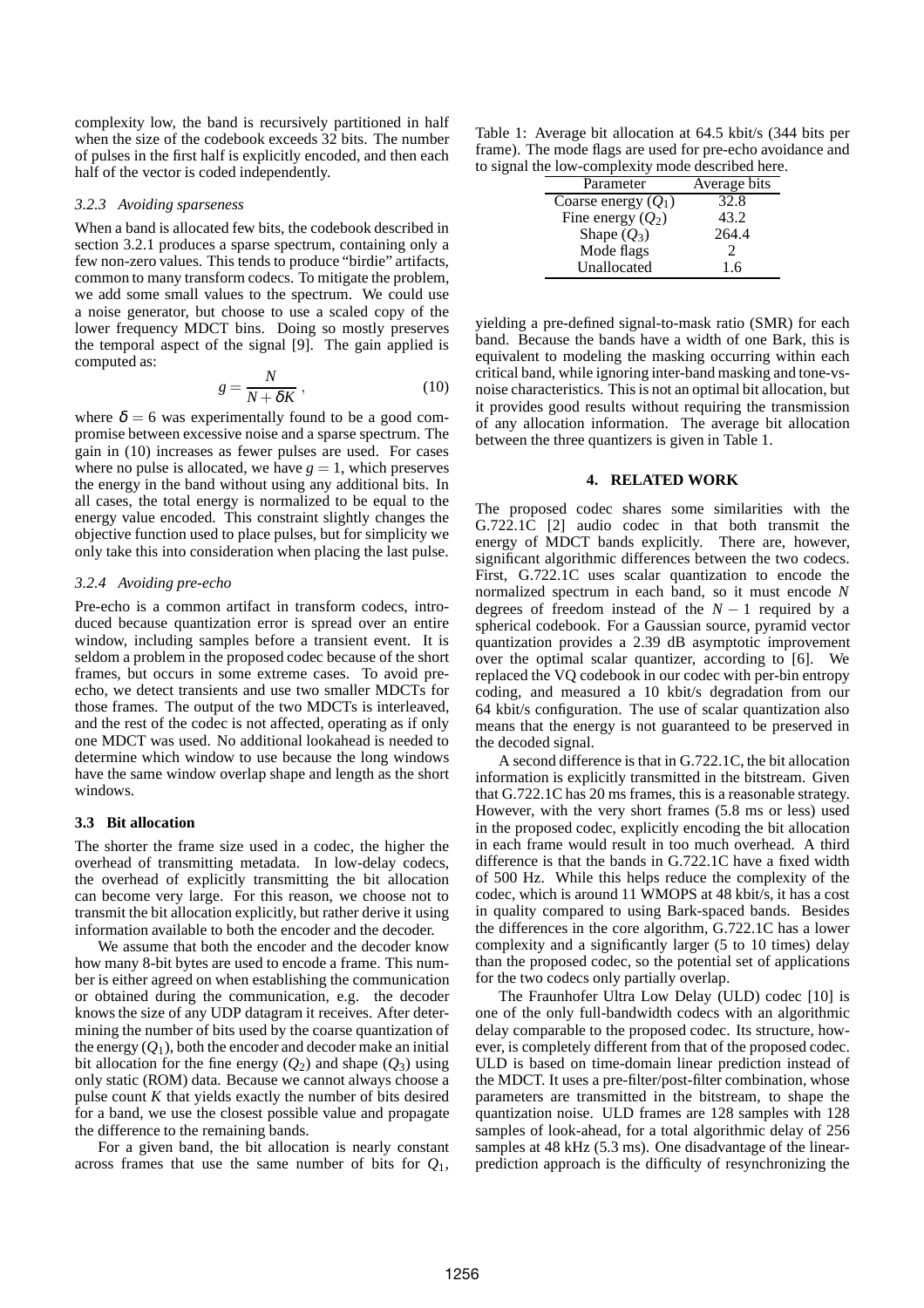Table 2: Characteristics of the codecs as used in testing

| Codec         | Sample rate | Bitrate | Frame size  | Look-ahead  | <b>Total delay</b> |
|---------------|-------------|---------|-------------|-------------|--------------------|
|               | kHz.        | kbit/s  | sample (ms) | sample (ms) | sample $(ms)$      |
| Proposed (64) | 48          | 64      | 256(5.3)    | 128(2.7)    | (8)<br>384         |
| Proposed (96) | 48          | 96      | 128(2.7)    | 64(1.3)     | 192<br>(4)         |
| ULD           | 48          | 96      | 128(2.7)    | 128(2.7)    | 256(5.3)           |
| G.722.1C      | 32          | 48      | 640 (20)    | 640 (20)    | 1280 (40)          |

decoder after a packet is lost [5]. In contrast, the proposed codec only uses inter-frame prediction for *Q*1, so the decoder resynchronizes very quickly after packet loss. Changing the proposed codec to have completely independent packets would cost approximately 12 bits per frame.

AAC-LD [1] is another low-delay audio codec whose total algorithmic delay can range from 20 ms to around 50 ms, depending on the sampling rate and bit reservoir size. However, its complexity is higher than that of the proposed codec.

## **5. RESULTS AND DISCUSSION**

The source code for the proposed codec is available at http://www.celt-codec.org/ and corresponds to the "low-complexity mode" of the CELT codec, version  $0.5.1<sup>1</sup>$ . Both floating-point and fixed-point implementations are available.

Of the codecs in Section 4, only ULD's delay is comparable to the proposed codec's. We include G.722.1C in our comparison using the highest bitrate available (48 kbit/s) because of the algorithmic similarities listed earlier, despite its 40 ms algorithmic delay at 32 kHz. Also, since ULD uses 128-sample frames, we include a version of the proposed codec with 128-sample frames. This version uses a 64 sample look-ahead, compared to the 128-sample look-ahead of ULD. The conditions are summarized in Table 2.

# **5.1 Subjective quality**

We use the MUltiple Stimuli with Hidden Reference and Anchor (MUSHRA) methodology [11] with 11 listeners<sup>2</sup>. We used short excerpts taken from the following material: female speech (SQAM), pop (Dave Matthews Band, #41), male speech (SQAM), harpsichord (Bach), *a cappella* (Suzanne Vega, Tom's Diner), castanets (SQAM), rock (Duran Duran, Ordinary World), orchestra (Danse Macabre), and techno.

The results are shown in Fig. 3. Although some of the non-paired confidence intervals in Fig. 3 overlap, a paired *t*test reveals higher than 99% confidence in all the differences  $(P < 0.01)$ . The proposed codec at 64 kbit/s was better than ULD at 96 kbit/s, although it used a slightly higher delay. When using a slightly lower delay than ULD and the same 96 kbit/s bitrate, the proposed codec was clearly better than all other codecs and configurations tested. G.722.1C had the lowest quality, which was expected because its bitrate is limited to 48 kbit/s.



Figure 4: Objective Quality Degradation (ODG) measured for different frame sizes. Equal-quality contours are shown for ODG values -0.5, -1.0, -2.0, -3.0.

Unsurprisingly, all ultra low-delay codecs do very well on castanets, unlike G.722.1C, which has much longer frames. On the other hand, the highly tonal harpsichord sample was difficult to encode for the low delay codecs and only the proposed codec achieved quality close to the reference. G.722.1C did well on the harpsichord due to its longer frames, despite its lower bitrate.

The proposed codec is able to operate with a wide range of frame sizes. We evaluated the effect of the frame size and bitrate on the audio quality. Because of the very large number of possible combinations, we used PQ evalAudio<sup>3</sup>, an implementation of the PEAO basic model [12]. As expected, Fig. 4 shows that the bitrate required to obtain a certain level of quality increases as the frame size decreases. However, we observe that the bitrate difference between two equalquality contours is almost constant with respect to the frame size. For example, reducing the frame size from 256 to 64 samples (from 8 ms total delay to 2 ms) results in an increase of 30 kbit/s for the same quality.

#### **5.2 Complexity**

The total complexity of the algorithm when implemented in fixed-point is 11 WMOPS for the encoder and 6 WMOPS for the decoder, for a total of 17 WMOPS<sup>4</sup>. The encoder and the decoder states are very small, requiring around 0.5 kByte for both states combined. The total amount of scratch space required is 7 kBytes.

When running on a 3 GHz x86 CPU (C code without any architecture-specific optimization), the floating-point implementation requires 0.9% of one CPU core for real-time

<sup>&</sup>lt;sup>1</sup>The quality results were obtained using version 0.5.0, which is identical except for a slightly lower quality VQ search

<sup>2</sup>During post-screening, we discarded results from 3 additional listeners, who rated on average more than  $3/7$  samples as 100. We verified that this post-screening phase did not affect our conclusions.

 $3$ http://www-mmsp.ece.mcgill.ca/Documents/

Software/Packages/AFsp/PQevalAudio.html

<sup>4</sup>Measured by running the fixed-point implementation with operators similar to the ETSI/ITU basicops and with the same weighting.